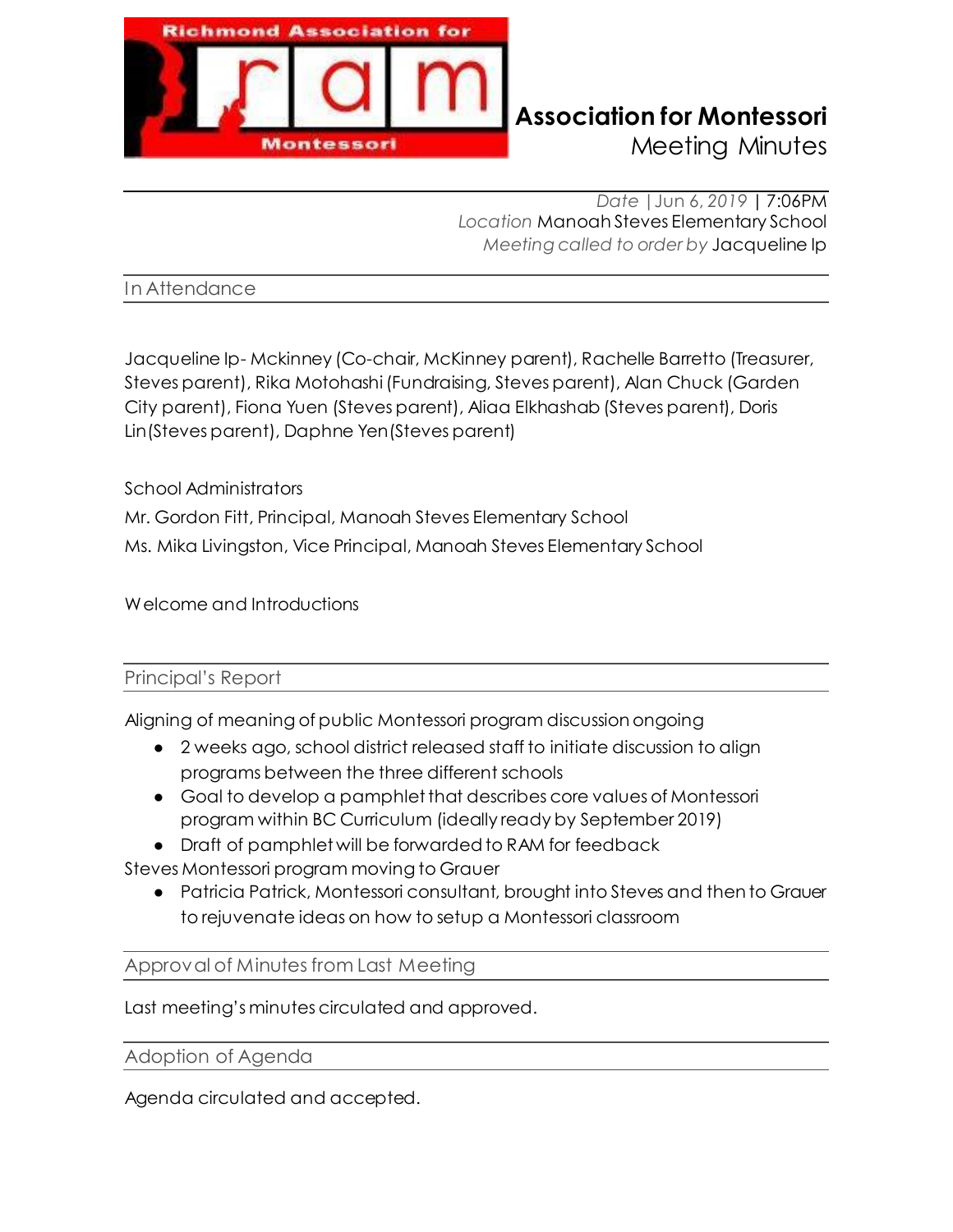

## **Richmond Association for Montessori**

Meeting Minutes

### RAM Reports

Chair AGM Report

- \$5000 commitment to subsidize each school with Montessori supplies and furniture (after \$4500 from school board funding has been used)
- Primary funding comes from cash drive (donations and membership fees) (\$12615 this year)
- Fundraising with Kidtropolis night out (\$185 income)
- \$500 scholarship opened to Grade 12 students who went through public Montessori program prior
- ŏ Math Night at McKinney (parent education) organised where Montessori teachers presented and students showcased Montessori math materials

Treasurer Report and Budget Discussion

- Ɣ Rachelle circulated and reviewed financial reports
- Account balances were reviewed
- Current Bank Balance total \$23kin GIC plus \$24k in operating account and raffle amount balance unchanged
	- o Waiting for Garden City to submit their receipts for Montessori materials
	- o Steves and McKinney have submitted their receipts
- Ɣ Keep budget the same from this school year to next school year Moved, seconded, and approved

### Open Issues and New Business

Scholarship Program

• Application form being circulated in secondary schools

Teacher Bursary Program

• Draft of updated bursary application form presented to further define cut off dates

Fundraiser

**•** Jacqueline to look into scheduling a second Kidtropolis Night Out event in June or defer to Fall

RAM Constitution Review

- **•** Jacqueline read Constitution that was filed with BC Societies
- MOTION: No change